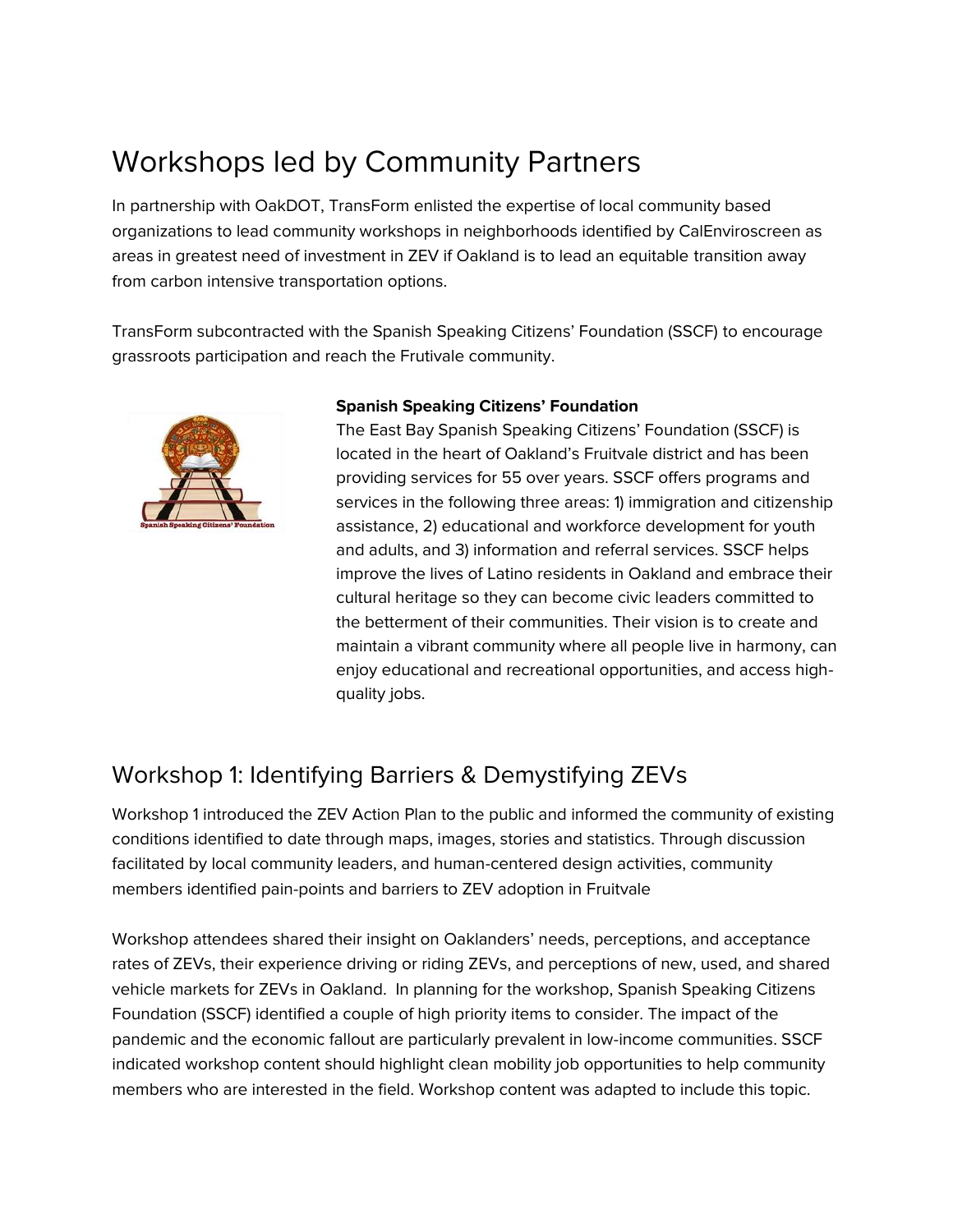## Spanish Speaking Citizens' Foundation Workshop #1

Spanish Speaking Citizens Foundation (SSCF) held its first workshop on Wednesday, July 28, 2021, from 5:00 PM to 8:30 PM in the parking lot of their community center located at 1470 Fruitvale Avenue. In an effort to adhere to COVID-19 public health guidelines, the workshop was conducted outdoors and participants were required to wear masks and have their temperatures taken upon entry. In total, (28) community members, (2) TransForm staff, (3) City of Oakland staff and (1) external partner from DoorDash attended the workshop.



During the first hour of the event, participants ate dinner provided by a local taqueria, Birria Niko's and interacted with each other before the workshop commenced at 6:00 PM. Participants also received a raffle ticket for the opportunity to win prizes at the end of the workshop. The event was facilitated entirely in Spanish by the Executive Director and youth leaders on staff at SSCF. English speakers were provided with translation equipment with translation provided by the CIty of Oakland. This particular approach aimed to ensure the full participation of Spanish-speaking participants and remove hindrances to the free flow of conversation that often happens when facilitation is in English.

## **Poster Presentation and Discussion**

Attendees were divided into 4 groups that cycled through four different poster stations listed below. Each station had a SSCF facilitator and at least (1) City of Oakland staff or TransForm staff as a notetaker and to help answer questions.

- **Station #1:** What is a Zero Emission Vehicle?/ What are Clean Mobility Jobs?
- **Station #2:** Why do we care about Zero Emission Vehicle adoption? Public Health
- **Station #3:** Where should we put Electric Vehicle Infrastructure in Fruitvale?
- **Station #4:** Financial How much does it cost to own an Electric Vehicles

## **Station #1: What is a Zero Emission Vehicle?/ What are Clean Mobility Jobs?**

## **Common Themes**

● **Diversity in choice:** After learning about the various types of EV chargers and vehicles, participants stressed the need to have access to additional options better suited to their needs.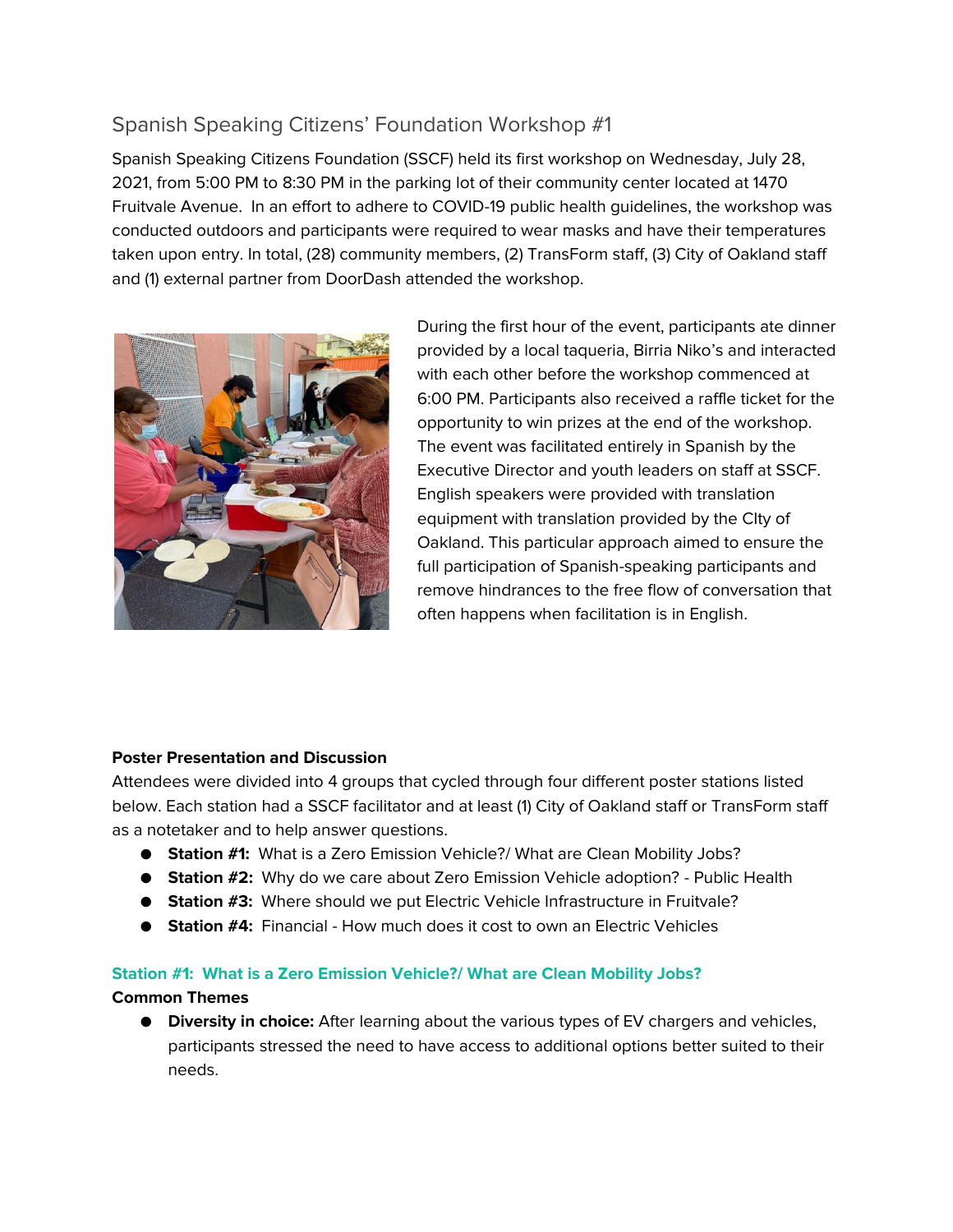- They expressed challenges to installing EV chargers, particularly the difficulty in installing chargers at apartment complexes. Since attendees were overwhelmingly renters versus owners, they do not have decision-making power over whether they can install a charger at their place of residence. Charging infrastructure must be deployed to overcome disparate access to public and private chargers since lower-income renters will not have the same access to chargers that wealthier homeowners have access to.
- Participants mentioned the lack of chargers in their immediate vicinity as the main deterrent to purchasing a ZEV.
- Participants also mentioned the need for ZEVs to accommodate different family structures. They mentioned having "larger" and multi-generational families -- more people than a 5-passenger vehicle can accommodate. Participants interested in learning more about the availability of larger EVs. (There is likely a smaller market of used 6+ passenger ZEVs.)

## **Station #2: Why do we care about Zero Emission Vehicle adoption? - Public Health Impact**

## **Common Themes**

● **The community deeply understands the negative health impacts of air pollution:** Participants shared they understand the negative health outcomes (i.e., asthma, allergies and serious illnesses) caused by air pollution from gasoline vehicles, especially among older adults. And while the community understood the importance of swapping gas vehicles for ZEVs, workshop participants also highlighted that not everyone in the community drives. In fact, one participant



- shared that she "walks everywhere" and that "people walk" in the Fruitvale community.
- Parents at the workshop mentioned a desire to see ZEV and climate change education added to their children's curriculum.
- **Barriers to ZEV adoption to consider for future outreach efforts: Workshop participants** highlighted that many Fruitvale residents are immigrants who don't currently have access to a driver's license or credit card. These barriers prevent community members from using e-bike or e-scooters services and further prevent residents from purchasing new electric vehicles.
	- The high cost of shared electric services (e.g., e-bikes and e-scooters) and upfront cost of electric cars were also referenced barriers to ZEV adoption. One participant shared that "poor people will buy used cars and these cars have higher emissions than new hybrid or zero-emission vehicles. People purchase used cars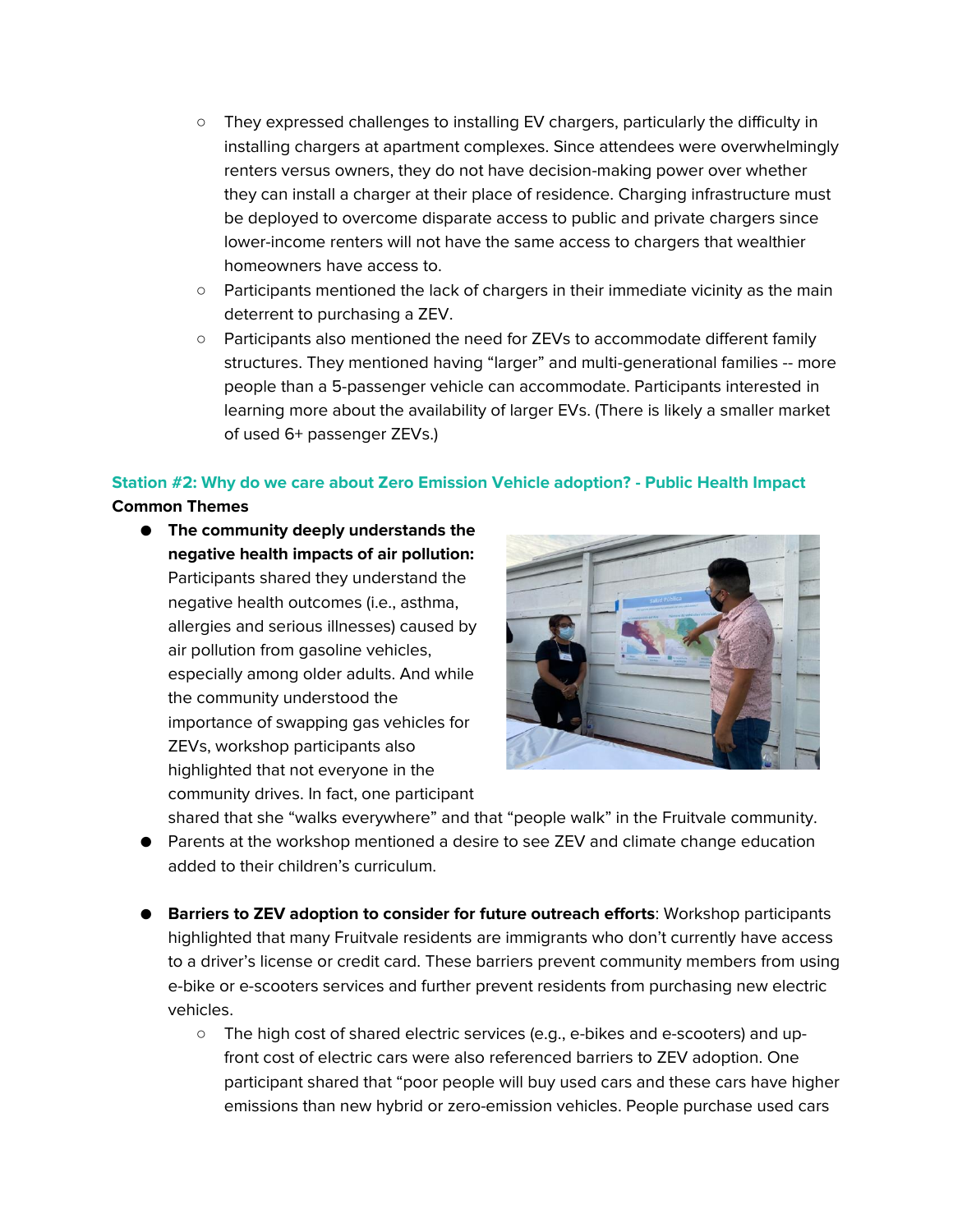because it's what they can afford and what's available when they have limited or no access to credit."

- Several residents were pleasantly surprised to learn about available EV incentive programs. For many this was the first they've ever heard of the potential lower cost of EVs through government subsidies. They mentioned the need for more education and outreach in their community.
- Range anxiety is a real concern. People need more information around how far EVs can travel. One resident said they would feel more secure with an EV if they had access to "back-up batteries."
- **The lack of Infrastructure prevents some residents from using alternative modes to driving cars.** Community members referenced having limited to no availability of bike parking in their neighborhood. They also highlighted the removal of shared e-bikes from the Fruitvale area. One workshop group described the excessive number of personal vehicles in their neighborhood. They wanted more public parks or gardens for people to walk and recreate outdoors.
- **Public transportation as a solution? Challenges and Benefits:** Workshop participants described safety as a concern for not taking public transportation. They would like to have more lighting and "official staff" present on public transportation. One family expressed the desire to shuttle around their children via personal automobile because they worried about their teenage children getting harassed or assaulted on transit. Participants also stressed that public transportation is not always convenient. One participant shared that "they like the new Tempo [bus rapid transit] buses because they come often, but the other lines take forever." Another group pointed out that currently buses have bike racks that only accommodate two bikes, so traveling with bikes on transit is challenging.

## **Station #3: Where should we put Electric Vehicle Infrastructure in Fruitvale?**

#### **Common Themes**

- **Locate chargers at or near culturally relevant locations.** Participants identified the following locations: laundromats, beauty salons, pharmacies, parking lots near taco trucks, parking lots at community-based organizations like SSCF, grocery stores (e.g., FoodMaxx, Latinx markets), parks, schools, and apartment complexes.
	- Additional considerations: Many community members live in apartment complexes with limited parking. Consider locating chargers near-by apartment complexes that don't take away too much parking for residents
- **The community wants chargers installed,** but installation must be coupled with culturally relevant training resources on how to use chargers. Resource materials should be offered in both English and Spanish to meet the language needs of the community. Information should be provided in print format as well as smartphone-based applications.